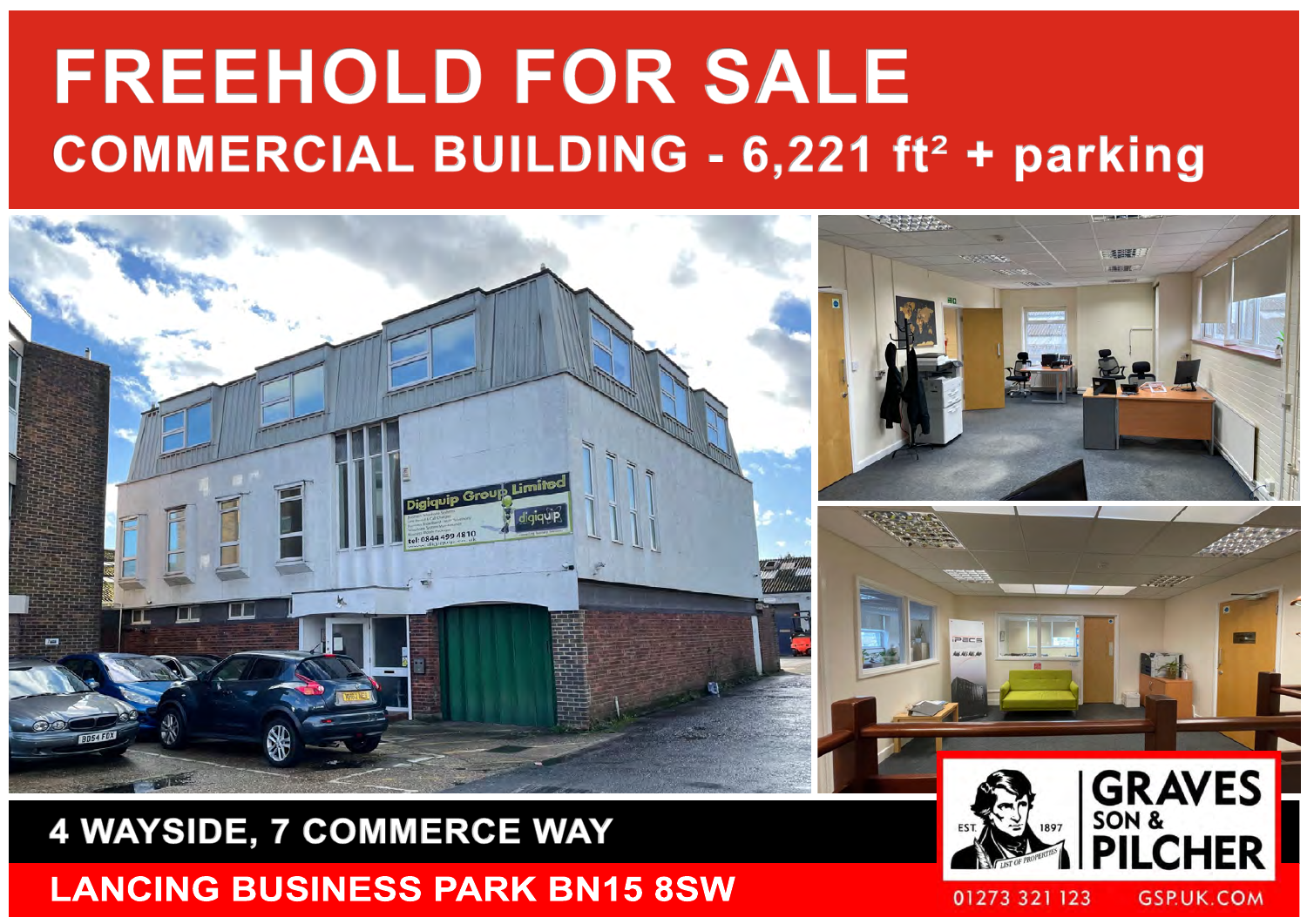#### **Location**

Situated on a well known business park between Brighton and Worthing, conveniently accessible to Lancing town centre, railway station, bus services, the A259 coast road and A27. The business park is a Business Improvement District [www.lancingbusinesspark.co.uk,](http://www.lancingbusinesspark.co.uk) and accommodates a wide range of industrial, technology and office businesses including Paula Rosa Manhattan, Bidfood, Equiniti, SIG, Adur & Worthing Council, Sussex Transport and VOSA.

### **Description**

The property comprises a three storey building that offers flexible accommodation and may suit a variety of office, light industrial, storage or other uses (subject to any necessary consents). The first and second floors have been fitted to a high standard as offices, training and meeting rooms, with features including suspended ceilings with recessed lighting, carpeting and window blinds. The ground floor is presently used for a mixture of storage/light industrial purposes. The property benefits from double glazed windows, gas central heating, a loading door and 12 onsite car parking spaces.

| <b>Ground Floor</b> | Partitioned as various areas, loading bay, male and female WCs | 2.138 ft <sup>2</sup>   | $198.63 \text{ m}^2$ |
|---------------------|----------------------------------------------------------------|-------------------------|----------------------|
| <b>First Floor</b>  | Partitioned as various open plan areas and separate rooms      | $2,039$ ft <sup>2</sup> | $189.43 \text{ m}^2$ |
| <b>Second Floor</b> | Partitioned as various open plan areas and separate rooms      | 2.044 ft <sup>2</sup>   | $189.89 \text{ m}^2$ |
|                     | <b>TOTAL FLOOR AREA</b>                                        | 6.221 $ft^2$            | $577.95 \text{ m}^2$ |
| <b>Exterior</b>     | 12 onsite car parking spaces                                   |                         |                      |

#### **Terms**

**OFFERS** are invited in the region **of £585,000** for the **FREEHOLD** interest.

The property is offered with full vacant possession by the current owner/occupier, however, a licensee that occupies part of the first floor for office purposes has expressed an interest in remaining in occupation by arrangement with a purchaser. There is also a licensee of two rooms with separate WC on the ground floor that would be interested in remaining in occupation.

**Rateable Value** £23,000 **EPC Rating** D - 85

Viewing by appointment with sole agent **Graves Son & Pilcher LLP**



amenities and services not tested measurements are approximate

01273 321123 www.gsp.uk.com**CORICS** 

Graves Son & Pilcher for themselves and for the vendor or lessors of this property whose agents they are give notice that (i) the particulars are produced in good faith, are set out as a general guide only and do not constitute any part of a contract, (ii) no person in the employment of Graves Son & Pilcher has any authority to make or give any representation or warranty whatever in relation to this property. The mention of services, heating / cooling systems, appliances or other plant / amenities does not imply they are tested or in working order. Prospective occupiers or purchasers should make their own investigations before finalising any agreement to lease or purchase.